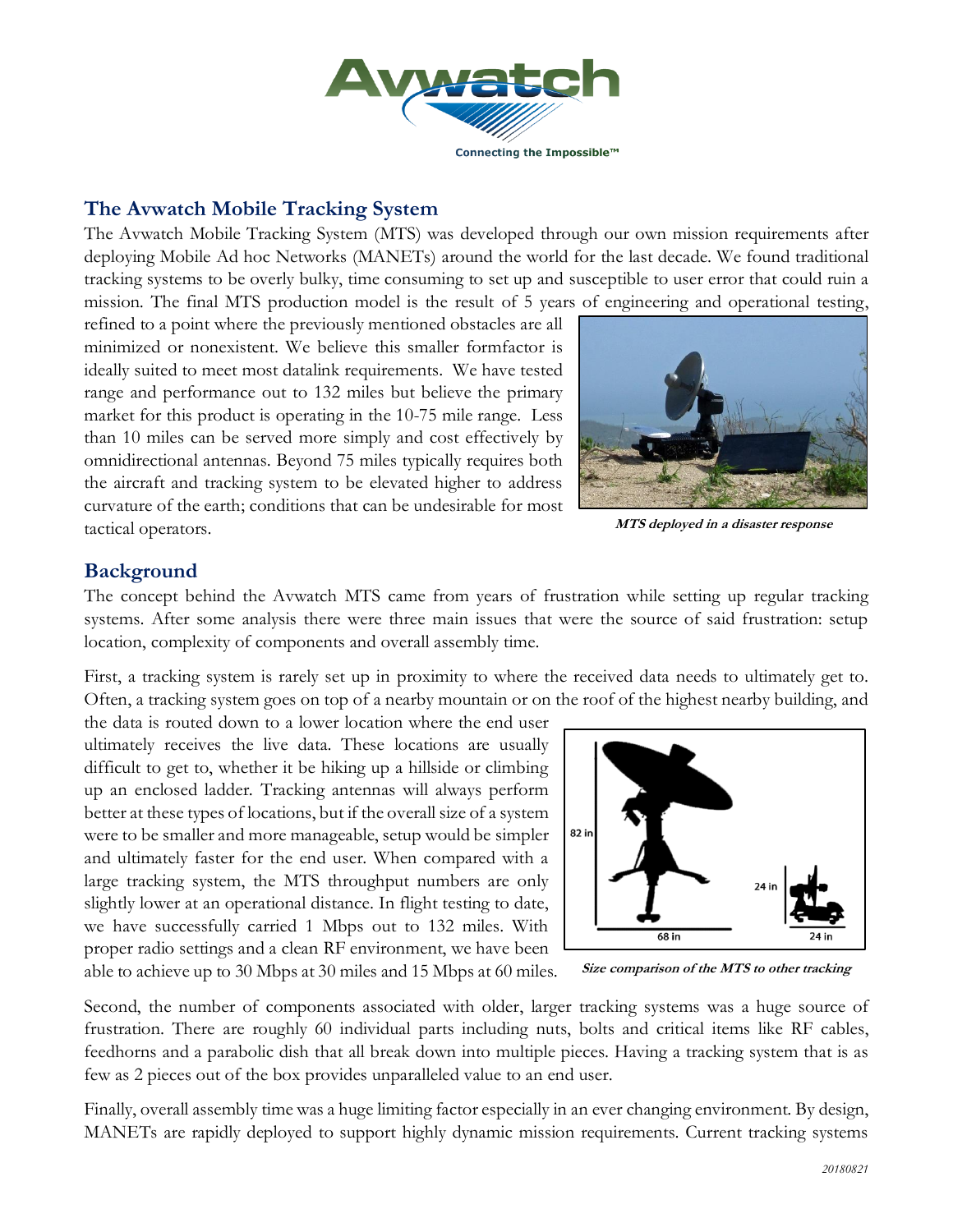

take 1 to 2 people roughly 30-45 minutes to set up. This was often unacceptable or unrealistic given mission requirements. By comparison, the MTS only requires 3 minutes to initialize.

# **The Current Market of Tracking Antennas**

Current systems on the market that are branded as *Automatic Tracking Systems* are only partially automated when compared to the gimbal stabilized Avwatch MTS. Other tracking system can automatically calculate an initial heading of the tracking system, but this happens one time on initial boot. This does not correct for a tracking system that may not be perfectly level. It also does not allow for the heading to be changed for any reason during operation, without a reboot or user input. As long as the systems currently on the market are perfectly level, completely stationary and the end user has ample time for setup/breakdown, these tracking systems provide great performance. However, we've found that each of the aforementioned conditions is where an end user usually errs, and network performance suffers.

## **The Advantage of Directional Performance in Dynamic Scenarios**

The concept of omnidirectional vs. directional antennas is easily understood; a water analogy is the best way to describe the scenario. In this analogy, water is data, a lawn-sprinkler that sprays a light mist 360° is the omnidirectional antenna, and a fire hose is a directional antenna. If a bucket were to be the 'receiver', which would fill up the bucket faster, the fire hose or the lawn sprinkler? The obvious answer is the fire hose with one huge caveat – it must be pointed into the bucket. If it's not pointed at the bucket, it will never fill up. If a directional antenna is not pointed perfectly at its target, it will not provide any data. If the omnidirectional sprinkler head is in range of the bucket, it will fill it up eventually; basically, it'll take longer to get the data to the receiver and you can't go as far but you can go anywhere within range to receive data.

The directional antenna requires additional calculations to know where to point. Not only does it require the exact location of the tracked node, but it needs to know its position and heading. Once those three things are known, the tracking system can follow the tracked node. But like the fire hose example, if the heading is off

by a degree or two, the data may never make it to the receiver. The Avwatch MTS solves this problem and provides a huge technological step forward; the MTS updates its own position and heading 6 times per second. Not only does that remove the need for an end user to manually input a heading, it makes it capable of being mobile during operation. The MTS can operate while mounted to the roof of a moving vehicle, or on a maritime vessel while underway. This is the innovative addition that the MTS brings to the world of tactical networking. Not only does it make setup easier in static locations, but now an end user is able to get the benefits of a directional antenna while on the move.



**MTS tracking a UAV from a ship underway**